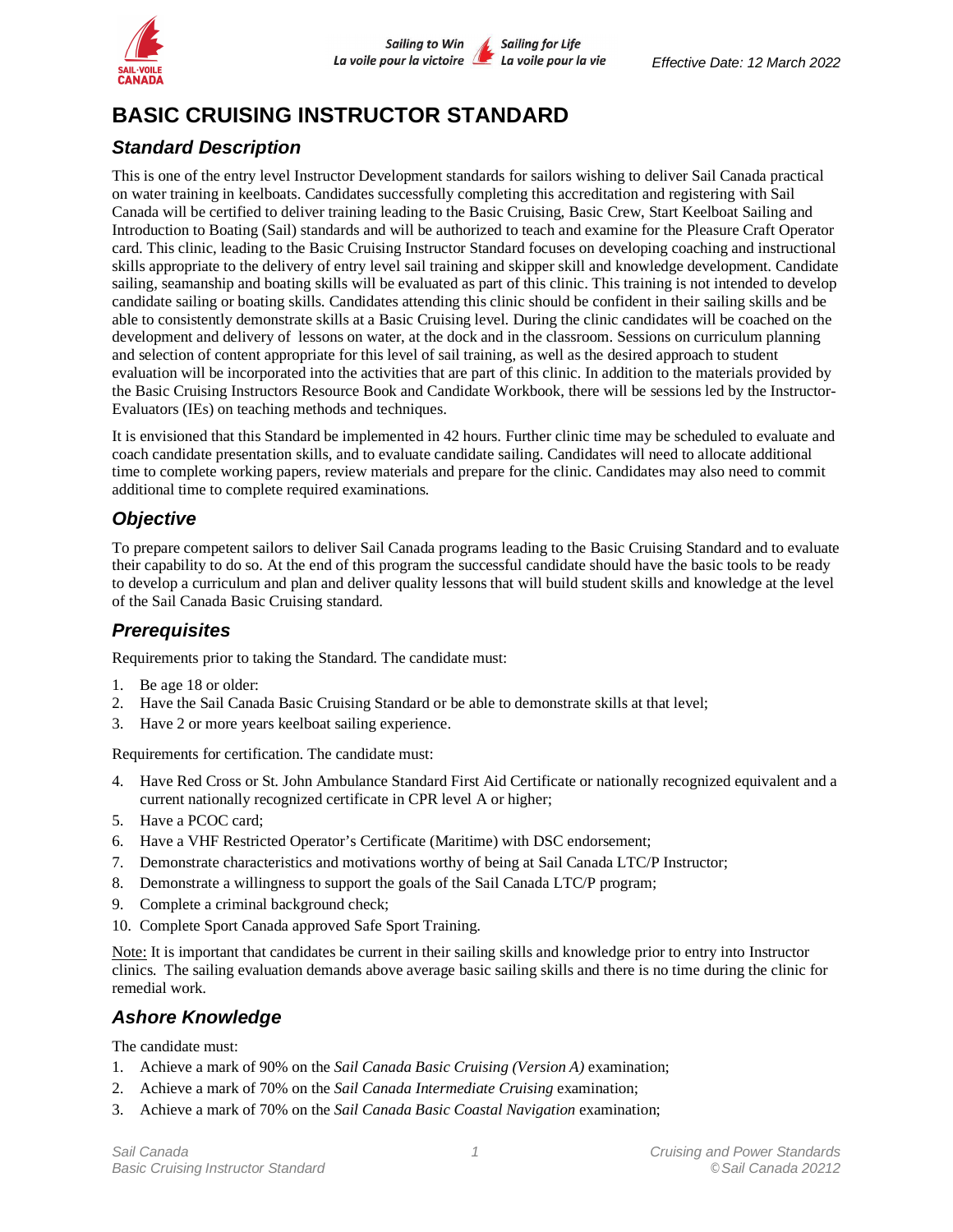

- 5. Achieve a mark of 90% on the *Sail Canada Rules and Buoyage Exam* based on Rules 1 through 37, 40 and 45 of the International Regulations for Prevention of Collision, the Canadian Buoyage System and Canadian regulations;
- 6. Achieve a mark of 90% on all *Sail Canada Basic Cruising Working Papers* as supplied in the Basic Cruising Instructor Candidate Workbook. These are open-book and should be completed at home before the clinic.
- Note: Candidates that have achieved a Sail Canada Coastal Navigation, Basic Coastal Navigation or Intermediate Coastal Navigation certification using the current exam within 12 months of the clinic may be excused from repeating that examination. Candidates that hold the Intermediate Cruising or Intermediate Crew standards may be excused from repeating the Intermediate Cruising examination.

### *Ashore Skills*

The candidate will be required to prepare lesson plans and based on these plans present classroom, dockside and afloat lessons from assigned topics based on performance objectives from the Sail Canada Basic Cruising Standard. The specific topics will be assigned before and during the clinic and the candidate will be given time to prepare a lesson plan.

#### *Ashore Skills Evaluation:*

Candidates will be assessed on their knowledge of and ability to present ashore knowledge components of the Basic Cruising standard at a level consistent with the requirements of the standard and of novice students.

### *Afloat Skills and Afloat Skills Evaluation*

#### *I. Afloat Skill Evaluation #1: General Sailing and Seamanship*

This evaluation measures the ability of the candidates to sail efficiently on the points of sail and to communicate effectively with Crew. Skill evaluation methodology may vary. Following is a description of one evaluation method. The candidate under evaluation will be on the helm. The jib sheets will be handled by two other candidates. The boat will start closehauled and sail the following: closehauled, close reach, beam reach, broad reach, run, gybe, run, broad reach, beam reach, close reach, closehauled, tack, close hauled on the original tack. The manoeuvre will then be repeated by the same candidate sailing the "circle" in the opposite direction.

On each of the named points of sail the candidate will pause, check and adjust the sail trim and the direction of the boat; when these satisfy the candidate, he/she will call out the point of sail, for example, "steady on a beam reach".

The candidate on the helm will handle the mainsheet if possible, and will be assessed on the following:

- a) Smoothness of the manoeuvres (no overshooting course when tacking, no broaching or violent boom swing when gybing, etc.);
- b) Turning in the correct direction;
- c) Commands to the jib sheet crew;
- d) Although the person on the helm will not be assessed for the handling of the jib, this candidate will be responsible for the final trim of the jib and the main before the "steady on course" call.

The candidate on the jib sheets will be assessed on the following:

- a) Safety of winch work;
- b) Casting off on tacks and gybes;
- c) Easing and hardening sheets;
- d) The trim of the jib before the person on the helm calls for any other adjustments.

The mainsheet traveler will be kept in its amidships position.

Instructor Candidates will be evaluated on their sailing abilities including helmsmanship, points of sail and sail trim as well as on their communication with and management of crew throughout the manoeuvers.

#### *II. Afloat Skill Evaluation #2: Single-handed Sailing*

This evaluation measures the ability of the candidates to sail effectively and safely manage the vessel under Sail in the situation where no crew resources are available to assist in vessel operation. Following is a description of one evaluation method.

The candidate will be assessed on ability to do the following single-handed: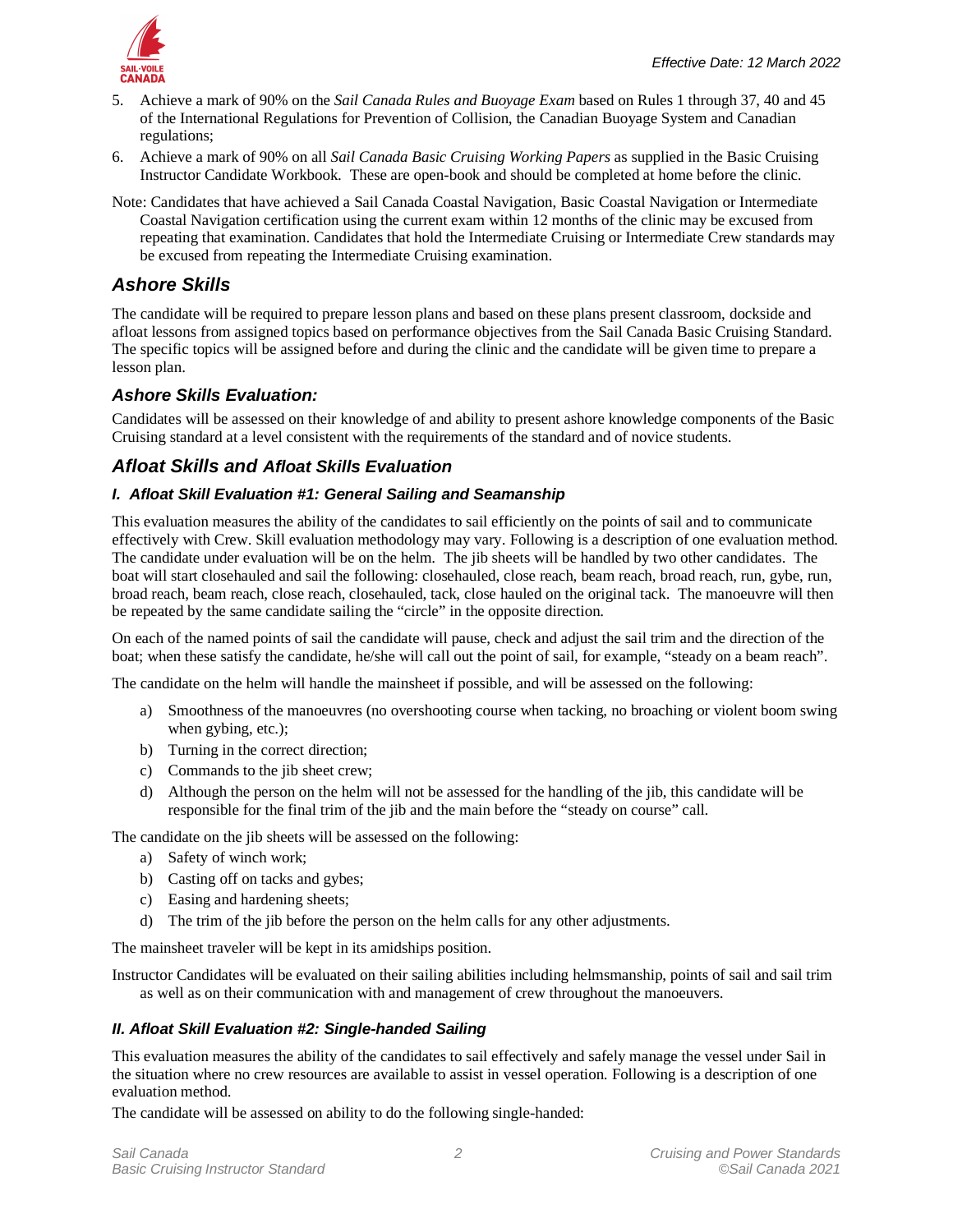- a) Starting with the boat at anchor with the sail furled, sail the boat from the anchorage and sail a prescribed course which involves at least three tacks (closehauled to closehauled) and three gybes (run to run to run);
- b) Put in and shake out a reef:
- c) Successfully demonstrate the Triangle Method COB procedure;
- d) Anchor and secure boat.

Instructor Candidates will be evaluated on their sailing abilities, seamanship and ability to manage the vessel on their own (in the event of an emergency).

#### *III. Afloat Teaching and Skill Evaluation*

Candidates will be evaluated on their ability to teach each performance objective of the Standard and to note omissions and errors when students carry out these procedures and offer suitable constructive criticism.

For each performance objective, the candidate will be expected to know it, to be able to teach it, and to be able to critically evaluate and coach the performance of students.

#### *Outcomes*

At the end of this clinic candidates may be:

- a) Successful and complete,
- b) Trained successful and incomplete (candidate missing prerequisites; examinations or working papers not completed to the required standard),
- c) In Training unsuccessful (Candidate did not demonstrate an appropriate level of sailing or seamanship skills, unprofessional behavior at the clinic).

Candidates who remain in training at the end of the clinic will be given a path to follow to address observed deficiencies and advised what will be required for them to achieve certification.

Successful but incomplete candidates will be advised of their outstanding requirements and the time frame in which these requirements must be addressed.

### *Certification Authority*

Introduction to Boating, Start Keelboat Sailing. Basic Crew Standard and Basic Cruising Standard and the Pleasure Craft Operator Card. Teaching and certification in a liveaboard (Cruise and Learn) format is authorized only for Basic Cruising Instructors with the Advanced Cruising Student Standard.

#### *Additional Notes*

Instructors must register annually prior to teaching or awarding Sail Canada certifications.

An Instructor Candidate should possess all prerequisites prior to enrolling in a clinic, and must complete all the requirements for certification within four months of the last day of the Instructor Development Program (IDP) in which the Instructor Candidate participated.

Recertification is required for all instructor levels within 36 months of the first calendar yearend following the last day of an initial certification, recertification or IDP as authorized by the Sail Canada Training and Certification Advisory Committee. Recertifying candidates must demonstrate they are physically capable of caring for the students who placed in their care. This may be accomplished through completion of a Transport Canada Marine Medical examination or through demonstration of sailing and boat handling skills as defined by the Sail Canada Cruising Panel. Those teaching live-aboard programs must complete the Transport Canada marine medical.

Recertification is by application to the Sail Canada as per the LTC/P Practices and Procedures Handbook or the Sail Canada website or by attending an IDP to renew or upgrade Instructor/IE qualifications.